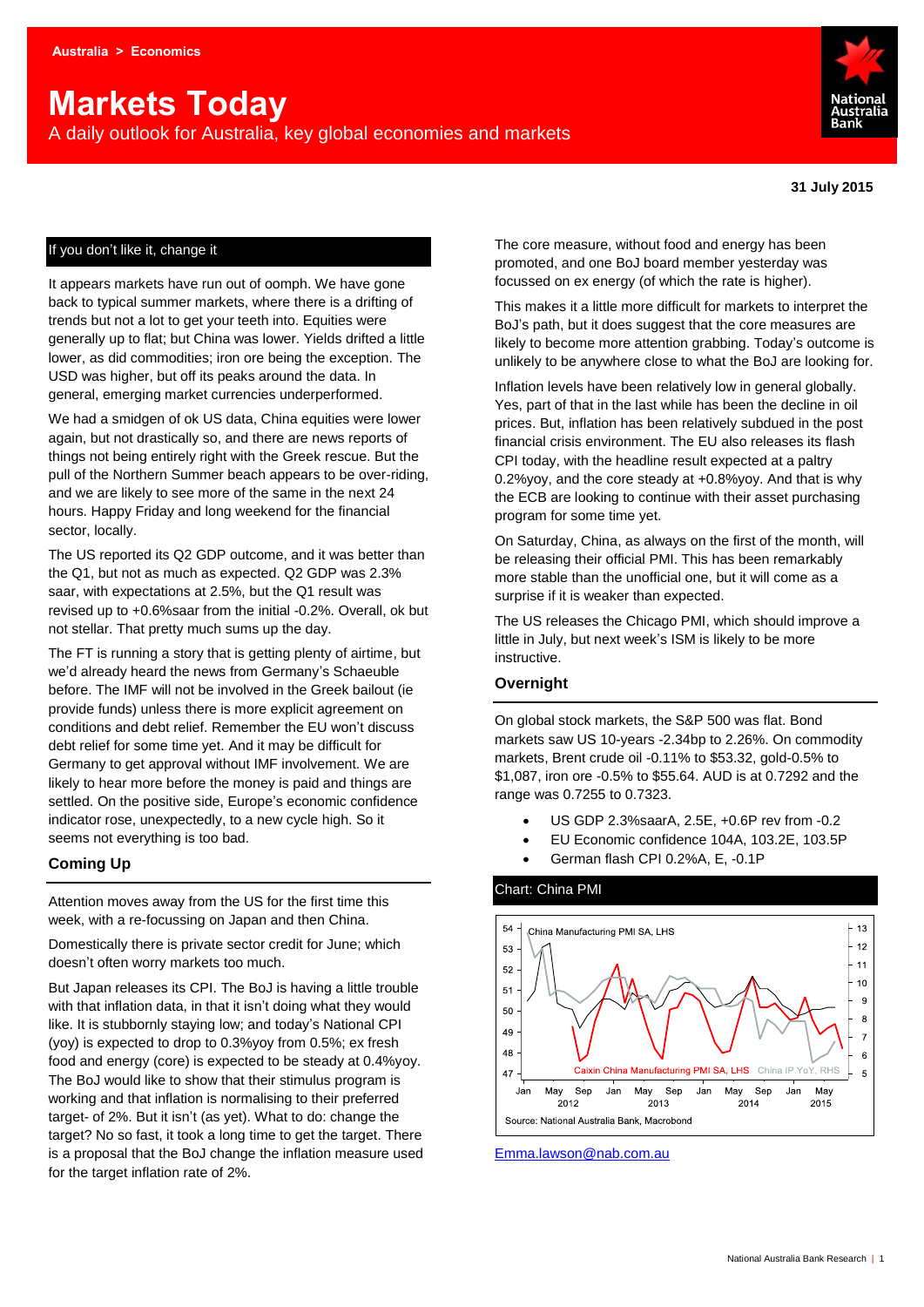#### Markets





|                       | <b>Foreign Exchange</b>        |        |        |        |                                |        |         |         | <b>Equities</b>          |                    |        |             | Commodities*     |                                   |        |
|-----------------------|--------------------------------|--------|--------|--------|--------------------------------|--------|---------|---------|--------------------------|--------------------|--------|-------------|------------------|-----------------------------------|--------|
|                       | Indicative 24hr<br>ranges (**) |        |        |        | Other FX                       |        |         |         | <b>Major Indices</b>     |                    |        |             |                  | Last                              | % day  |
|                       | Last                           | % chge | Low    | High   |                                | Last   | % chge  |         |                          | Last               | % day  | $%$ y/y     | Oil (Brent)      | 53.32                             | $-0.1$ |
| <b>AUD</b>            | 0.7293                         | 0.0    | 0.7255 | 0.7323 | <b>HKD</b>                     | 7.7533 | 0.0     |         | Dow                      | 17.755             | $+0$   | 5.2         | Oil (WTI)        | 48.48                             | $-0.6$ |
| <b>NZD</b>            | 0.6604                         | $-0.9$ | 0.6567 | 0.6671 | <b>CNY</b>                     | 6.2097 | 0.0     |         | S&P 500                  | 2.109              | $+0$   | 7.1         | Oil (Tapis)      | 55.55                             | 1.1    |
| <b>EUR</b>            | 1.0934                         | $-0.5$ | 1.0893 | 1.0989 | SGD                            | 1.3755 | 0.5     |         | Nasdag                   | 5.132              | $+0.4$ | 15.0        | Gold             | 1087.00                           | $-0.5$ |
| <b>GBP</b>            | 1.5608                         | 0.0    | 1.5563 | 1.5643 | <b>IDR</b>                     | 13.458 | 0.0     |         | <b>FTSE</b>              | 6.669              | $+0.6$ | $-1.5$      | <b>CRB</b>       | 204.72                            | $-0.4$ |
| <b>JPY</b>            | 124.13                         | 0.2    | 123.88 | 124.58 | <b>THB</b>                     | 35.13  | 0.6     |         | <b>DAX</b>               | 11.257             | $+0.4$ | 17.3        | <b>GS Metals</b> | 280.4                             | $-1.2$ |
| CAD                   | 1.3008                         | 0.5    | 1.2943 | 1.3044 | <b>KRW</b>                     | 1.168  | 0.8     |         | CAC <sub>40</sub>        | 5.046              | $+0.2$ | 17.0        | Aluminium        | 1615                              | $-1.2$ |
| AUD/EUR               | 0.6671                         | 0.4    |        |        | <b>TWD</b>                     | 31.56  | 0.3     |         | Nikkei                   | 20,523             | $+1.1$ | 31.4        | Copper           | 5254                              | $-1.2$ |
| AUD/JPY               | 90.54                          | 0.1    |        |        | PHP                            | 45.64  | 0.3     |         | Shanghai                 | 3,706              | $-2.2$ | 68.3        | Nickel           | 10990                             | $-2.0$ |
| AUD/GBP               | 0.4673                         | $-0.1$ |        |        | <b>CHF</b>                     | 0.97   | 0.1     |         | Hang Seng                | 24.498             | $-0.5$ | $-1.0$      | Zinc             | 1947                              | $-0.8$ |
| AUD/NZD               | 1.1045                         | 0.9    |        |        | <b>SEK</b>                     | 8.63   | $-0.2$  |         | ASX 200                  | 5.670              | $+0.8$ | 0.6         | Ch. steel        | 2098                              | 0.0    |
|                       |                                |        |        |        |                                |        |         |         |                          |                    |        |             | Iron ore         | 55.6                              | $-0.5$ |
|                       |                                |        |        |        |                                |        |         |         |                          |                    |        |             | Coal             | 60.3                              | 0.0    |
| <b>Interest Rates</b> |                                |        |        |        |                                |        |         |         | <b>Overnight Futures</b> |                    |        | Wheat Chic. | 504.3            | $-0.2$                            |        |
|                       | <b>Indicative Swap Rates</b>   |        |        |        | <b>Benchmark 10 Year Bonds</b> |        |         |         |                          |                    |        | Sugar       | 11.27            | $-1.7$                            |        |
|                       | Cash                           | 3mth   | 2Yr    | 10Yr   |                                | Last   | chge    | Sprd    |                          |                    | Last   | Chge        | Cotton           | 63.66                             | $-0.4$ |
| <b>USD</b>            | 0.25                           | 0.30   | 0.96   | 2.35   | $USD$ 10                       | 2.26   | $-0.02$ |         |                          | Australia          |        |             | Coffee           | 124.9                             | 2.3    |
| <b>AUD</b>            | 2.00                           | 2.14   | 2.08   | 3.14   | <b>AUD 10</b>                  | 2.84   | 0.05    | 0.58    |                          | 3 mth bill         | 97.90  | $-0.01$     |                  |                                   |        |
| <b>NZD</b>            | 3.00                           | 3.09   | 2.93   | 3.74   | NZD <sub>10</sub>              | 3.42   | 0.09    | 1.16    |                          | 98.09<br>3 Yr bond |        | 0.04        |                  | CO <sub>2</sub> Emissions - Euros |        |
| <b>EUR</b>            | 0.05                           | 0.06   | 0.10   | 1.00   | CAD <sub>10</sub>              | 1.49   | $-0.03$ | $-0.77$ |                          | 10 Yr bond         | 97.19  | 0.03        |                  | Last                              | % day  |
| <b>GBP</b>            | 0.50                           | 0.58   | 1.15   | 2.12   | <b>EUR 10</b>                  | 0.65   | $-0.07$ | $-1.61$ |                          | $3/10$ sprd        | 0.91   | 0.01        | Jun-2015         | 7.92                              | $-2.2$ |
| <b>JPY</b>            | 0.10                           | 0.10   | 0.14   | 0.59   | <b>GBP 10</b>                  | 1.97   | $-0.01$ | $-0.30$ |                          | SPI                | 10.0   | 0.2         | Dec-2015         | 7.89                              | $-2.2$ |
| CAD                   | 0.50                           | 1.17   | 0.78   | 2.00   | <b>JPY 10</b>                  | 0.41   | 0.00    | $-1.85$ |                          |                    |        |             | Dec-2016         | 7.97                              | $-2.3$ |

Please note the high/low FX rates are only an indication. Please refer to your National Dealer for confirmation.

\* All near futures contracts, except CRB. GS Metals is Goldman Sachs industrial metals index. Metals prices are CME. Emissions: ICE Dec contracts, Euros

\*\* These are indicative ranges over the past 24 hours; please confirm rates with your NAB dealer

Last is around 6:30am Sydney

Source: Bloomberg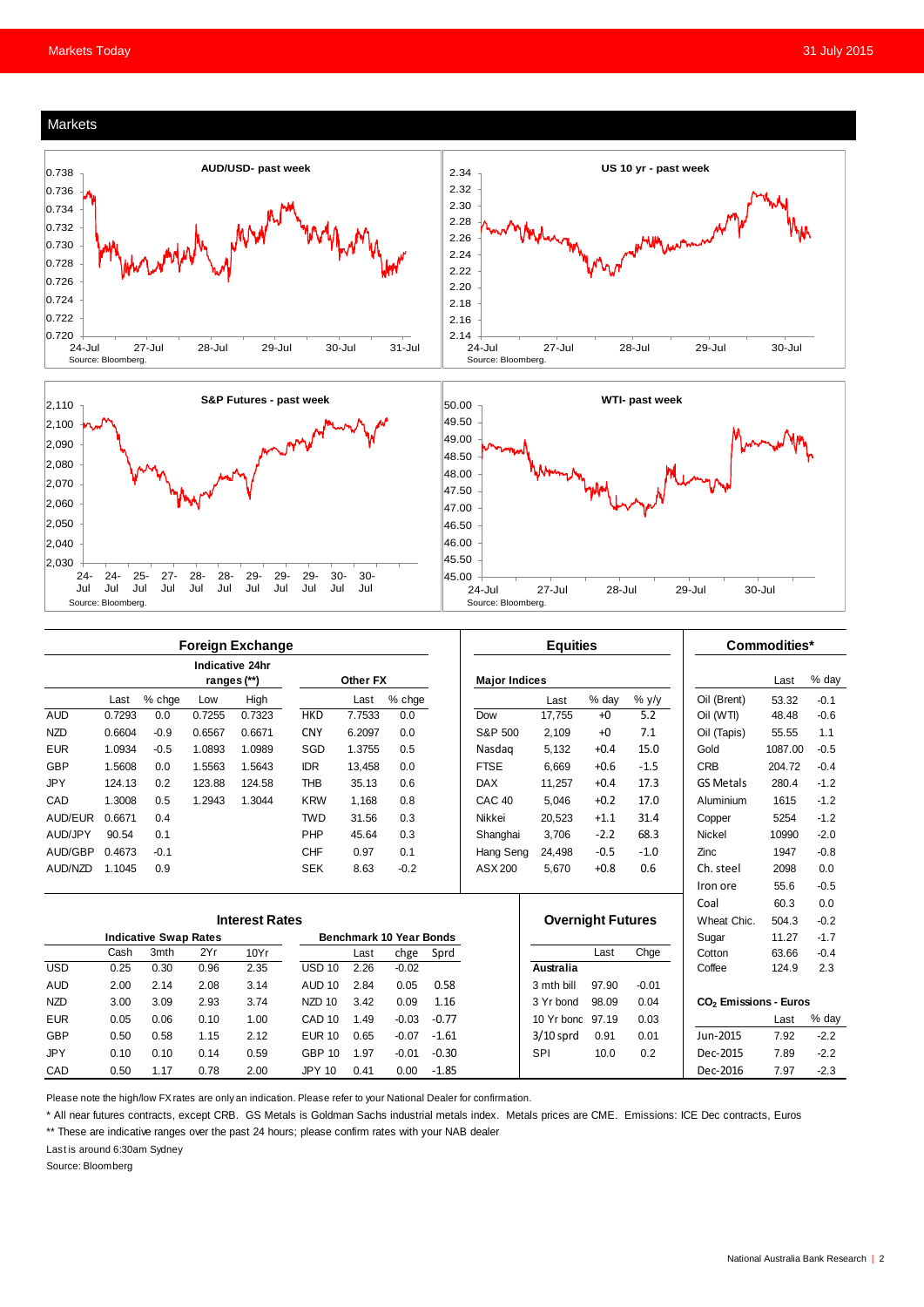#### Calendar

| Period<br><b>GMT</b><br><b>Country Economic Indicator</b><br>Forecast<br>Consensus<br>Actual<br><b>Previous</b><br><b>AEST</b><br>Friday, 31 July 2015<br>UK<br>GfK Consumer Confidence<br>Jul<br>9.05<br>23.05<br>3.3%/1.20<br>3.3%/1.19<br>9.30<br>JN<br>Jobless Rate/Jobs-Applicants ratio<br>Jun<br>23.30<br>JN<br>Overall Household Spending YoY<br>Jun<br>1.8%<br>4.8%<br>23.30<br>9.30<br>0.3%<br>0.5%<br>JN<br>Natl CPI YoY<br>Jun<br>9.30<br>23.30<br>JN<br>Tokyo CPI YoY<br>Jul<br>0.3%<br>0.3%<br>9.30<br>23.30<br>Jul<br>ΝZ<br><b>ANZ Business Confidence</b><br>$-2.3$<br>11.00<br>1.00<br>PPI QoQ/YoY<br>2Q<br>0.5%/0.7%<br>AU<br>11.30<br>1.30<br>Private Sector Credit MoM/YoY<br>Jun<br>0.5%/6.0%<br>0.5%/6.0%<br>$0.5\%/6.2\%$<br>11.30<br>AU<br>1.30<br>ΝZ<br>Credit Aggregates, Household YoY<br>Jun<br>5.50%<br>13.00<br>3.00<br>19.00<br>EС<br><b>Unemployment Rate</b><br>Jun<br>11.1%<br>11.1%<br>9.00<br>ЕC<br><b>CPI Estimate YoY</b><br>Jul<br>0.2%<br>0.2%<br>19.00<br>9.00<br>2Q<br>0.7%<br>US<br><b>Employment Cost Index</b><br>0.6%<br>12.30<br>22.30<br>$-0.1%$<br>СA<br>GDP MoM/YoY<br>May<br>0.0%<br>12.30<br>22.30<br>Jul<br>US<br><b>ISM Milwaukee</b><br>46.55<br>23.00<br>13.00<br>US<br>Jul<br>50.5<br>49.4<br>Chicago Purchasing Manager<br>23.45<br>13.45<br>94<br>Jul F<br>93.3<br>US<br><b>UoM Consumer Sentiment</b><br>14.00<br>0.00<br>Saturday, 1 August 2015<br>CH<br><b>Manufacturing PMI</b><br>Jul<br>50.2<br>11.00<br>1.00<br>CH<br>Non-manufacturing PMI<br>Jul<br>53.8<br>11.00<br>1.00<br>Monday, 3 August 2015<br>Jul<br>44.2<br>AU<br>AiG Perf of Mfg Index<br>9.30<br>23.30<br>Jul<br>2.1%<br>CoreLogic RP Data House Px MoM<br>AU<br>0.00<br>10.00<br>Jul<br>TD Securities Inflation MoM/YoY<br>$0.1\%/1.5\%$<br>10.30<br>AU<br>0.30<br>$-2.3%$<br>AU<br><b>HIA New Home Sales MoM</b><br>Jun<br>11.00<br>1.00<br>1.3%<br>AU<br>ANZ Job Advertisements MoM<br>Jul<br>1.30<br>11.30<br>NAB Online Retail Sales Index MoM/YoY<br>Jun<br>$-0.1\%/9\%$<br>1.30<br>11.30<br>AU<br>Jul F<br>JN<br>Nikkei Japan PMI Mfg<br>51.4<br>11.35<br>1.35<br>Jul F<br>48.4<br>48.2<br>CН<br>Caixin China PMI Mfg<br>11.45<br>1.45<br>Markit Eurozone Manufacturing PMI<br>52.2<br>EС<br>Jul F<br>18.00<br>8.00<br>UK<br>Markit UK PMI Manufacturing SA<br>Jul<br>51.4<br>18.30<br>8.30<br>US<br>Personal Income/Spending<br>Jun<br>0.4%/0.2%<br>$0.5\%/0.9\%$<br>22.30<br>12.30<br>US<br>PCE Core MoM/YoY<br>Jun<br>0.2%/1.2%<br>$0.1\%/1.2\%$<br>22.30<br>12.30<br>US<br>23.00<br>Fed's Powell (V) to Take Part in Brookings Panel on Market Structure<br>13.00<br>Jul F<br>US<br>Markit US Manufacturing PMI<br>53.8<br>13.45<br>23.45<br>Jul<br>17.11M<br>US<br>Wards Total Vehicle Sales<br>17.15M<br>14.00<br>0.00<br>US<br>0.7%<br>0.8%<br><b>Construction Spending MoM</b><br>Jun<br>14.00<br>0.00<br>US<br>Jul<br>53.5<br>53.5<br><b>ISM Manufacturing</b><br>0.00<br>14.00<br>Tuesday, 4 August 2015<br>Aug-02<br>ANZ Roy Morgan Weekly Consumer Confidence Index<br>9.30<br>AU<br>23.30<br>QV House Prices YoY<br>Jul<br>9.3%<br>ΝZ<br>10.00<br>0.00<br>Jul<br>$-3.1%$<br>NZ<br><b>ANZ Commodity Price</b><br>11.00<br>1.00<br>$-2751M$<br>AU<br><b>Trade Balance</b><br>Jun<br>1.30<br>11.30<br>0.3%<br>AU<br><b>Retail Sales MoM</b><br>Jun<br>1.30<br>11.30<br>2Q<br>0.7%<br>Retail Sales Ex Inflation QoQ<br>11.30<br>AU<br>1.30<br>0.6%<br>JN<br>Labor Cash Earnings YoY<br>Jun<br>1.30<br>11.30<br>2.00%<br>2.00%<br><b>AU</b><br><b>RBA Cash Rate Target</b><br>Aug-04<br>4.30<br>14.30<br>0.4%<br>$-0.2%$<br>UK<br>Nationwide House PX MoM<br>Jul<br>6.00<br>16.00<br>AU<br>Commodity Index AUD/YoY<br>Jul<br>80.2/-17.9%<br>16.30<br>6.30<br>CA<br>51.3<br>RBC Canadian Manufacturing PMI<br>Jul<br>23.30<br>13.30<br>US<br>63.1<br>23.45<br><b>ISM New York</b><br>Jul<br>13.45<br>US<br><b>Factory Orders</b><br>1.6%<br>$-1.0%$<br>0.00<br>Jun<br>14.00<br>NZ<br>Global Dairy Auction (early AM NZ time)<br>$-10.7%$<br>Upcoming Central Bank Interest Rate Announcements<br>Australia, RBA<br>4-Aug<br>2.00%<br>2.00%<br>2.00%<br>UK BOE<br>0.50%<br>6-Aug<br>Japan, BoJ<br>7-Aug<br>$0.0\% - 0.1\%$<br>$0.0\% - 0.1\%$<br>$0.0\% - 0.1\%$<br>Europe ECB<br>3-Sep<br>0.05%<br>New Zealand, RBNZ<br>10-Sep<br>2.75%<br>3.00%<br>0.50%<br>Canada, BoC<br>10-Sep<br><b>US Federal Reserve</b><br>18-Sep<br>0-0.25% |  |  | Time | <b>NAB</b> |  |  |  |
|------------------------------------------------------------------------------------------------------------------------------------------------------------------------------------------------------------------------------------------------------------------------------------------------------------------------------------------------------------------------------------------------------------------------------------------------------------------------------------------------------------------------------------------------------------------------------------------------------------------------------------------------------------------------------------------------------------------------------------------------------------------------------------------------------------------------------------------------------------------------------------------------------------------------------------------------------------------------------------------------------------------------------------------------------------------------------------------------------------------------------------------------------------------------------------------------------------------------------------------------------------------------------------------------------------------------------------------------------------------------------------------------------------------------------------------------------------------------------------------------------------------------------------------------------------------------------------------------------------------------------------------------------------------------------------------------------------------------------------------------------------------------------------------------------------------------------------------------------------------------------------------------------------------------------------------------------------------------------------------------------------------------------------------------------------------------------------------------------------------------------------------------------------------------------------------------------------------------------------------------------------------------------------------------------------------------------------------------------------------------------------------------------------------------------------------------------------------------------------------------------------------------------------------------------------------------------------------------------------------------------------------------------------------------------------------------------------------------------------------------------------------------------------------------------------------------------------------------------------------------------------------------------------------------------------------------------------------------------------------------------------------------------------------------------------------------------------------------------------------------------------------------------------------------------------------------------------------------------------------------------------------------------------------------------------------------------------------------------------------------------------------------------------------------------------------------------------------------------------------------------------------------------------------------------------------------------------------------------------------------------------------------------------------------------------------------------------------------------------------------------------------------------------------------------------------------------------------------------------------------------------------------------------------------------------------------------------------------------------------------------------------------------------------------------------------------------------------------------------------------------------------------------------------------------------------------------------------------------------------------------------------------------------------------------------------------------------------------------------------------------------|--|--|------|------------|--|--|--|
|                                                                                                                                                                                                                                                                                                                                                                                                                                                                                                                                                                                                                                                                                                                                                                                                                                                                                                                                                                                                                                                                                                                                                                                                                                                                                                                                                                                                                                                                                                                                                                                                                                                                                                                                                                                                                                                                                                                                                                                                                                                                                                                                                                                                                                                                                                                                                                                                                                                                                                                                                                                                                                                                                                                                                                                                                                                                                                                                                                                                                                                                                                                                                                                                                                                                                                                                                                                                                                                                                                                                                                                                                                                                                                                                                                                                                                                                                                                                                                                                                                                                                                                                                                                                                                                                                                                                                                                    |  |  |      |            |  |  |  |
|                                                                                                                                                                                                                                                                                                                                                                                                                                                                                                                                                                                                                                                                                                                                                                                                                                                                                                                                                                                                                                                                                                                                                                                                                                                                                                                                                                                                                                                                                                                                                                                                                                                                                                                                                                                                                                                                                                                                                                                                                                                                                                                                                                                                                                                                                                                                                                                                                                                                                                                                                                                                                                                                                                                                                                                                                                                                                                                                                                                                                                                                                                                                                                                                                                                                                                                                                                                                                                                                                                                                                                                                                                                                                                                                                                                                                                                                                                                                                                                                                                                                                                                                                                                                                                                                                                                                                                                    |  |  |      |            |  |  |  |
|                                                                                                                                                                                                                                                                                                                                                                                                                                                                                                                                                                                                                                                                                                                                                                                                                                                                                                                                                                                                                                                                                                                                                                                                                                                                                                                                                                                                                                                                                                                                                                                                                                                                                                                                                                                                                                                                                                                                                                                                                                                                                                                                                                                                                                                                                                                                                                                                                                                                                                                                                                                                                                                                                                                                                                                                                                                                                                                                                                                                                                                                                                                                                                                                                                                                                                                                                                                                                                                                                                                                                                                                                                                                                                                                                                                                                                                                                                                                                                                                                                                                                                                                                                                                                                                                                                                                                                                    |  |  |      |            |  |  |  |
|                                                                                                                                                                                                                                                                                                                                                                                                                                                                                                                                                                                                                                                                                                                                                                                                                                                                                                                                                                                                                                                                                                                                                                                                                                                                                                                                                                                                                                                                                                                                                                                                                                                                                                                                                                                                                                                                                                                                                                                                                                                                                                                                                                                                                                                                                                                                                                                                                                                                                                                                                                                                                                                                                                                                                                                                                                                                                                                                                                                                                                                                                                                                                                                                                                                                                                                                                                                                                                                                                                                                                                                                                                                                                                                                                                                                                                                                                                                                                                                                                                                                                                                                                                                                                                                                                                                                                                                    |  |  |      |            |  |  |  |
|                                                                                                                                                                                                                                                                                                                                                                                                                                                                                                                                                                                                                                                                                                                                                                                                                                                                                                                                                                                                                                                                                                                                                                                                                                                                                                                                                                                                                                                                                                                                                                                                                                                                                                                                                                                                                                                                                                                                                                                                                                                                                                                                                                                                                                                                                                                                                                                                                                                                                                                                                                                                                                                                                                                                                                                                                                                                                                                                                                                                                                                                                                                                                                                                                                                                                                                                                                                                                                                                                                                                                                                                                                                                                                                                                                                                                                                                                                                                                                                                                                                                                                                                                                                                                                                                                                                                                                                    |  |  |      |            |  |  |  |
|                                                                                                                                                                                                                                                                                                                                                                                                                                                                                                                                                                                                                                                                                                                                                                                                                                                                                                                                                                                                                                                                                                                                                                                                                                                                                                                                                                                                                                                                                                                                                                                                                                                                                                                                                                                                                                                                                                                                                                                                                                                                                                                                                                                                                                                                                                                                                                                                                                                                                                                                                                                                                                                                                                                                                                                                                                                                                                                                                                                                                                                                                                                                                                                                                                                                                                                                                                                                                                                                                                                                                                                                                                                                                                                                                                                                                                                                                                                                                                                                                                                                                                                                                                                                                                                                                                                                                                                    |  |  |      |            |  |  |  |
|                                                                                                                                                                                                                                                                                                                                                                                                                                                                                                                                                                                                                                                                                                                                                                                                                                                                                                                                                                                                                                                                                                                                                                                                                                                                                                                                                                                                                                                                                                                                                                                                                                                                                                                                                                                                                                                                                                                                                                                                                                                                                                                                                                                                                                                                                                                                                                                                                                                                                                                                                                                                                                                                                                                                                                                                                                                                                                                                                                                                                                                                                                                                                                                                                                                                                                                                                                                                                                                                                                                                                                                                                                                                                                                                                                                                                                                                                                                                                                                                                                                                                                                                                                                                                                                                                                                                                                                    |  |  |      |            |  |  |  |
|                                                                                                                                                                                                                                                                                                                                                                                                                                                                                                                                                                                                                                                                                                                                                                                                                                                                                                                                                                                                                                                                                                                                                                                                                                                                                                                                                                                                                                                                                                                                                                                                                                                                                                                                                                                                                                                                                                                                                                                                                                                                                                                                                                                                                                                                                                                                                                                                                                                                                                                                                                                                                                                                                                                                                                                                                                                                                                                                                                                                                                                                                                                                                                                                                                                                                                                                                                                                                                                                                                                                                                                                                                                                                                                                                                                                                                                                                                                                                                                                                                                                                                                                                                                                                                                                                                                                                                                    |  |  |      |            |  |  |  |
|                                                                                                                                                                                                                                                                                                                                                                                                                                                                                                                                                                                                                                                                                                                                                                                                                                                                                                                                                                                                                                                                                                                                                                                                                                                                                                                                                                                                                                                                                                                                                                                                                                                                                                                                                                                                                                                                                                                                                                                                                                                                                                                                                                                                                                                                                                                                                                                                                                                                                                                                                                                                                                                                                                                                                                                                                                                                                                                                                                                                                                                                                                                                                                                                                                                                                                                                                                                                                                                                                                                                                                                                                                                                                                                                                                                                                                                                                                                                                                                                                                                                                                                                                                                                                                                                                                                                                                                    |  |  |      |            |  |  |  |
|                                                                                                                                                                                                                                                                                                                                                                                                                                                                                                                                                                                                                                                                                                                                                                                                                                                                                                                                                                                                                                                                                                                                                                                                                                                                                                                                                                                                                                                                                                                                                                                                                                                                                                                                                                                                                                                                                                                                                                                                                                                                                                                                                                                                                                                                                                                                                                                                                                                                                                                                                                                                                                                                                                                                                                                                                                                                                                                                                                                                                                                                                                                                                                                                                                                                                                                                                                                                                                                                                                                                                                                                                                                                                                                                                                                                                                                                                                                                                                                                                                                                                                                                                                                                                                                                                                                                                                                    |  |  |      |            |  |  |  |
|                                                                                                                                                                                                                                                                                                                                                                                                                                                                                                                                                                                                                                                                                                                                                                                                                                                                                                                                                                                                                                                                                                                                                                                                                                                                                                                                                                                                                                                                                                                                                                                                                                                                                                                                                                                                                                                                                                                                                                                                                                                                                                                                                                                                                                                                                                                                                                                                                                                                                                                                                                                                                                                                                                                                                                                                                                                                                                                                                                                                                                                                                                                                                                                                                                                                                                                                                                                                                                                                                                                                                                                                                                                                                                                                                                                                                                                                                                                                                                                                                                                                                                                                                                                                                                                                                                                                                                                    |  |  |      |            |  |  |  |
|                                                                                                                                                                                                                                                                                                                                                                                                                                                                                                                                                                                                                                                                                                                                                                                                                                                                                                                                                                                                                                                                                                                                                                                                                                                                                                                                                                                                                                                                                                                                                                                                                                                                                                                                                                                                                                                                                                                                                                                                                                                                                                                                                                                                                                                                                                                                                                                                                                                                                                                                                                                                                                                                                                                                                                                                                                                                                                                                                                                                                                                                                                                                                                                                                                                                                                                                                                                                                                                                                                                                                                                                                                                                                                                                                                                                                                                                                                                                                                                                                                                                                                                                                                                                                                                                                                                                                                                    |  |  |      |            |  |  |  |
|                                                                                                                                                                                                                                                                                                                                                                                                                                                                                                                                                                                                                                                                                                                                                                                                                                                                                                                                                                                                                                                                                                                                                                                                                                                                                                                                                                                                                                                                                                                                                                                                                                                                                                                                                                                                                                                                                                                                                                                                                                                                                                                                                                                                                                                                                                                                                                                                                                                                                                                                                                                                                                                                                                                                                                                                                                                                                                                                                                                                                                                                                                                                                                                                                                                                                                                                                                                                                                                                                                                                                                                                                                                                                                                                                                                                                                                                                                                                                                                                                                                                                                                                                                                                                                                                                                                                                                                    |  |  |      |            |  |  |  |
|                                                                                                                                                                                                                                                                                                                                                                                                                                                                                                                                                                                                                                                                                                                                                                                                                                                                                                                                                                                                                                                                                                                                                                                                                                                                                                                                                                                                                                                                                                                                                                                                                                                                                                                                                                                                                                                                                                                                                                                                                                                                                                                                                                                                                                                                                                                                                                                                                                                                                                                                                                                                                                                                                                                                                                                                                                                                                                                                                                                                                                                                                                                                                                                                                                                                                                                                                                                                                                                                                                                                                                                                                                                                                                                                                                                                                                                                                                                                                                                                                                                                                                                                                                                                                                                                                                                                                                                    |  |  |      |            |  |  |  |
|                                                                                                                                                                                                                                                                                                                                                                                                                                                                                                                                                                                                                                                                                                                                                                                                                                                                                                                                                                                                                                                                                                                                                                                                                                                                                                                                                                                                                                                                                                                                                                                                                                                                                                                                                                                                                                                                                                                                                                                                                                                                                                                                                                                                                                                                                                                                                                                                                                                                                                                                                                                                                                                                                                                                                                                                                                                                                                                                                                                                                                                                                                                                                                                                                                                                                                                                                                                                                                                                                                                                                                                                                                                                                                                                                                                                                                                                                                                                                                                                                                                                                                                                                                                                                                                                                                                                                                                    |  |  |      |            |  |  |  |
|                                                                                                                                                                                                                                                                                                                                                                                                                                                                                                                                                                                                                                                                                                                                                                                                                                                                                                                                                                                                                                                                                                                                                                                                                                                                                                                                                                                                                                                                                                                                                                                                                                                                                                                                                                                                                                                                                                                                                                                                                                                                                                                                                                                                                                                                                                                                                                                                                                                                                                                                                                                                                                                                                                                                                                                                                                                                                                                                                                                                                                                                                                                                                                                                                                                                                                                                                                                                                                                                                                                                                                                                                                                                                                                                                                                                                                                                                                                                                                                                                                                                                                                                                                                                                                                                                                                                                                                    |  |  |      |            |  |  |  |
|                                                                                                                                                                                                                                                                                                                                                                                                                                                                                                                                                                                                                                                                                                                                                                                                                                                                                                                                                                                                                                                                                                                                                                                                                                                                                                                                                                                                                                                                                                                                                                                                                                                                                                                                                                                                                                                                                                                                                                                                                                                                                                                                                                                                                                                                                                                                                                                                                                                                                                                                                                                                                                                                                                                                                                                                                                                                                                                                                                                                                                                                                                                                                                                                                                                                                                                                                                                                                                                                                                                                                                                                                                                                                                                                                                                                                                                                                                                                                                                                                                                                                                                                                                                                                                                                                                                                                                                    |  |  |      |            |  |  |  |
|                                                                                                                                                                                                                                                                                                                                                                                                                                                                                                                                                                                                                                                                                                                                                                                                                                                                                                                                                                                                                                                                                                                                                                                                                                                                                                                                                                                                                                                                                                                                                                                                                                                                                                                                                                                                                                                                                                                                                                                                                                                                                                                                                                                                                                                                                                                                                                                                                                                                                                                                                                                                                                                                                                                                                                                                                                                                                                                                                                                                                                                                                                                                                                                                                                                                                                                                                                                                                                                                                                                                                                                                                                                                                                                                                                                                                                                                                                                                                                                                                                                                                                                                                                                                                                                                                                                                                                                    |  |  |      |            |  |  |  |
|                                                                                                                                                                                                                                                                                                                                                                                                                                                                                                                                                                                                                                                                                                                                                                                                                                                                                                                                                                                                                                                                                                                                                                                                                                                                                                                                                                                                                                                                                                                                                                                                                                                                                                                                                                                                                                                                                                                                                                                                                                                                                                                                                                                                                                                                                                                                                                                                                                                                                                                                                                                                                                                                                                                                                                                                                                                                                                                                                                                                                                                                                                                                                                                                                                                                                                                                                                                                                                                                                                                                                                                                                                                                                                                                                                                                                                                                                                                                                                                                                                                                                                                                                                                                                                                                                                                                                                                    |  |  |      |            |  |  |  |
|                                                                                                                                                                                                                                                                                                                                                                                                                                                                                                                                                                                                                                                                                                                                                                                                                                                                                                                                                                                                                                                                                                                                                                                                                                                                                                                                                                                                                                                                                                                                                                                                                                                                                                                                                                                                                                                                                                                                                                                                                                                                                                                                                                                                                                                                                                                                                                                                                                                                                                                                                                                                                                                                                                                                                                                                                                                                                                                                                                                                                                                                                                                                                                                                                                                                                                                                                                                                                                                                                                                                                                                                                                                                                                                                                                                                                                                                                                                                                                                                                                                                                                                                                                                                                                                                                                                                                                                    |  |  |      |            |  |  |  |
|                                                                                                                                                                                                                                                                                                                                                                                                                                                                                                                                                                                                                                                                                                                                                                                                                                                                                                                                                                                                                                                                                                                                                                                                                                                                                                                                                                                                                                                                                                                                                                                                                                                                                                                                                                                                                                                                                                                                                                                                                                                                                                                                                                                                                                                                                                                                                                                                                                                                                                                                                                                                                                                                                                                                                                                                                                                                                                                                                                                                                                                                                                                                                                                                                                                                                                                                                                                                                                                                                                                                                                                                                                                                                                                                                                                                                                                                                                                                                                                                                                                                                                                                                                                                                                                                                                                                                                                    |  |  |      |            |  |  |  |
|                                                                                                                                                                                                                                                                                                                                                                                                                                                                                                                                                                                                                                                                                                                                                                                                                                                                                                                                                                                                                                                                                                                                                                                                                                                                                                                                                                                                                                                                                                                                                                                                                                                                                                                                                                                                                                                                                                                                                                                                                                                                                                                                                                                                                                                                                                                                                                                                                                                                                                                                                                                                                                                                                                                                                                                                                                                                                                                                                                                                                                                                                                                                                                                                                                                                                                                                                                                                                                                                                                                                                                                                                                                                                                                                                                                                                                                                                                                                                                                                                                                                                                                                                                                                                                                                                                                                                                                    |  |  |      |            |  |  |  |
|                                                                                                                                                                                                                                                                                                                                                                                                                                                                                                                                                                                                                                                                                                                                                                                                                                                                                                                                                                                                                                                                                                                                                                                                                                                                                                                                                                                                                                                                                                                                                                                                                                                                                                                                                                                                                                                                                                                                                                                                                                                                                                                                                                                                                                                                                                                                                                                                                                                                                                                                                                                                                                                                                                                                                                                                                                                                                                                                                                                                                                                                                                                                                                                                                                                                                                                                                                                                                                                                                                                                                                                                                                                                                                                                                                                                                                                                                                                                                                                                                                                                                                                                                                                                                                                                                                                                                                                    |  |  |      |            |  |  |  |
|                                                                                                                                                                                                                                                                                                                                                                                                                                                                                                                                                                                                                                                                                                                                                                                                                                                                                                                                                                                                                                                                                                                                                                                                                                                                                                                                                                                                                                                                                                                                                                                                                                                                                                                                                                                                                                                                                                                                                                                                                                                                                                                                                                                                                                                                                                                                                                                                                                                                                                                                                                                                                                                                                                                                                                                                                                                                                                                                                                                                                                                                                                                                                                                                                                                                                                                                                                                                                                                                                                                                                                                                                                                                                                                                                                                                                                                                                                                                                                                                                                                                                                                                                                                                                                                                                                                                                                                    |  |  |      |            |  |  |  |
|                                                                                                                                                                                                                                                                                                                                                                                                                                                                                                                                                                                                                                                                                                                                                                                                                                                                                                                                                                                                                                                                                                                                                                                                                                                                                                                                                                                                                                                                                                                                                                                                                                                                                                                                                                                                                                                                                                                                                                                                                                                                                                                                                                                                                                                                                                                                                                                                                                                                                                                                                                                                                                                                                                                                                                                                                                                                                                                                                                                                                                                                                                                                                                                                                                                                                                                                                                                                                                                                                                                                                                                                                                                                                                                                                                                                                                                                                                                                                                                                                                                                                                                                                                                                                                                                                                                                                                                    |  |  |      |            |  |  |  |
|                                                                                                                                                                                                                                                                                                                                                                                                                                                                                                                                                                                                                                                                                                                                                                                                                                                                                                                                                                                                                                                                                                                                                                                                                                                                                                                                                                                                                                                                                                                                                                                                                                                                                                                                                                                                                                                                                                                                                                                                                                                                                                                                                                                                                                                                                                                                                                                                                                                                                                                                                                                                                                                                                                                                                                                                                                                                                                                                                                                                                                                                                                                                                                                                                                                                                                                                                                                                                                                                                                                                                                                                                                                                                                                                                                                                                                                                                                                                                                                                                                                                                                                                                                                                                                                                                                                                                                                    |  |  |      |            |  |  |  |
|                                                                                                                                                                                                                                                                                                                                                                                                                                                                                                                                                                                                                                                                                                                                                                                                                                                                                                                                                                                                                                                                                                                                                                                                                                                                                                                                                                                                                                                                                                                                                                                                                                                                                                                                                                                                                                                                                                                                                                                                                                                                                                                                                                                                                                                                                                                                                                                                                                                                                                                                                                                                                                                                                                                                                                                                                                                                                                                                                                                                                                                                                                                                                                                                                                                                                                                                                                                                                                                                                                                                                                                                                                                                                                                                                                                                                                                                                                                                                                                                                                                                                                                                                                                                                                                                                                                                                                                    |  |  |      |            |  |  |  |
|                                                                                                                                                                                                                                                                                                                                                                                                                                                                                                                                                                                                                                                                                                                                                                                                                                                                                                                                                                                                                                                                                                                                                                                                                                                                                                                                                                                                                                                                                                                                                                                                                                                                                                                                                                                                                                                                                                                                                                                                                                                                                                                                                                                                                                                                                                                                                                                                                                                                                                                                                                                                                                                                                                                                                                                                                                                                                                                                                                                                                                                                                                                                                                                                                                                                                                                                                                                                                                                                                                                                                                                                                                                                                                                                                                                                                                                                                                                                                                                                                                                                                                                                                                                                                                                                                                                                                                                    |  |  |      |            |  |  |  |
|                                                                                                                                                                                                                                                                                                                                                                                                                                                                                                                                                                                                                                                                                                                                                                                                                                                                                                                                                                                                                                                                                                                                                                                                                                                                                                                                                                                                                                                                                                                                                                                                                                                                                                                                                                                                                                                                                                                                                                                                                                                                                                                                                                                                                                                                                                                                                                                                                                                                                                                                                                                                                                                                                                                                                                                                                                                                                                                                                                                                                                                                                                                                                                                                                                                                                                                                                                                                                                                                                                                                                                                                                                                                                                                                                                                                                                                                                                                                                                                                                                                                                                                                                                                                                                                                                                                                                                                    |  |  |      |            |  |  |  |
|                                                                                                                                                                                                                                                                                                                                                                                                                                                                                                                                                                                                                                                                                                                                                                                                                                                                                                                                                                                                                                                                                                                                                                                                                                                                                                                                                                                                                                                                                                                                                                                                                                                                                                                                                                                                                                                                                                                                                                                                                                                                                                                                                                                                                                                                                                                                                                                                                                                                                                                                                                                                                                                                                                                                                                                                                                                                                                                                                                                                                                                                                                                                                                                                                                                                                                                                                                                                                                                                                                                                                                                                                                                                                                                                                                                                                                                                                                                                                                                                                                                                                                                                                                                                                                                                                                                                                                                    |  |  |      |            |  |  |  |
|                                                                                                                                                                                                                                                                                                                                                                                                                                                                                                                                                                                                                                                                                                                                                                                                                                                                                                                                                                                                                                                                                                                                                                                                                                                                                                                                                                                                                                                                                                                                                                                                                                                                                                                                                                                                                                                                                                                                                                                                                                                                                                                                                                                                                                                                                                                                                                                                                                                                                                                                                                                                                                                                                                                                                                                                                                                                                                                                                                                                                                                                                                                                                                                                                                                                                                                                                                                                                                                                                                                                                                                                                                                                                                                                                                                                                                                                                                                                                                                                                                                                                                                                                                                                                                                                                                                                                                                    |  |  |      |            |  |  |  |
|                                                                                                                                                                                                                                                                                                                                                                                                                                                                                                                                                                                                                                                                                                                                                                                                                                                                                                                                                                                                                                                                                                                                                                                                                                                                                                                                                                                                                                                                                                                                                                                                                                                                                                                                                                                                                                                                                                                                                                                                                                                                                                                                                                                                                                                                                                                                                                                                                                                                                                                                                                                                                                                                                                                                                                                                                                                                                                                                                                                                                                                                                                                                                                                                                                                                                                                                                                                                                                                                                                                                                                                                                                                                                                                                                                                                                                                                                                                                                                                                                                                                                                                                                                                                                                                                                                                                                                                    |  |  |      |            |  |  |  |
|                                                                                                                                                                                                                                                                                                                                                                                                                                                                                                                                                                                                                                                                                                                                                                                                                                                                                                                                                                                                                                                                                                                                                                                                                                                                                                                                                                                                                                                                                                                                                                                                                                                                                                                                                                                                                                                                                                                                                                                                                                                                                                                                                                                                                                                                                                                                                                                                                                                                                                                                                                                                                                                                                                                                                                                                                                                                                                                                                                                                                                                                                                                                                                                                                                                                                                                                                                                                                                                                                                                                                                                                                                                                                                                                                                                                                                                                                                                                                                                                                                                                                                                                                                                                                                                                                                                                                                                    |  |  |      |            |  |  |  |
|                                                                                                                                                                                                                                                                                                                                                                                                                                                                                                                                                                                                                                                                                                                                                                                                                                                                                                                                                                                                                                                                                                                                                                                                                                                                                                                                                                                                                                                                                                                                                                                                                                                                                                                                                                                                                                                                                                                                                                                                                                                                                                                                                                                                                                                                                                                                                                                                                                                                                                                                                                                                                                                                                                                                                                                                                                                                                                                                                                                                                                                                                                                                                                                                                                                                                                                                                                                                                                                                                                                                                                                                                                                                                                                                                                                                                                                                                                                                                                                                                                                                                                                                                                                                                                                                                                                                                                                    |  |  |      |            |  |  |  |
|                                                                                                                                                                                                                                                                                                                                                                                                                                                                                                                                                                                                                                                                                                                                                                                                                                                                                                                                                                                                                                                                                                                                                                                                                                                                                                                                                                                                                                                                                                                                                                                                                                                                                                                                                                                                                                                                                                                                                                                                                                                                                                                                                                                                                                                                                                                                                                                                                                                                                                                                                                                                                                                                                                                                                                                                                                                                                                                                                                                                                                                                                                                                                                                                                                                                                                                                                                                                                                                                                                                                                                                                                                                                                                                                                                                                                                                                                                                                                                                                                                                                                                                                                                                                                                                                                                                                                                                    |  |  |      |            |  |  |  |
|                                                                                                                                                                                                                                                                                                                                                                                                                                                                                                                                                                                                                                                                                                                                                                                                                                                                                                                                                                                                                                                                                                                                                                                                                                                                                                                                                                                                                                                                                                                                                                                                                                                                                                                                                                                                                                                                                                                                                                                                                                                                                                                                                                                                                                                                                                                                                                                                                                                                                                                                                                                                                                                                                                                                                                                                                                                                                                                                                                                                                                                                                                                                                                                                                                                                                                                                                                                                                                                                                                                                                                                                                                                                                                                                                                                                                                                                                                                                                                                                                                                                                                                                                                                                                                                                                                                                                                                    |  |  |      |            |  |  |  |
|                                                                                                                                                                                                                                                                                                                                                                                                                                                                                                                                                                                                                                                                                                                                                                                                                                                                                                                                                                                                                                                                                                                                                                                                                                                                                                                                                                                                                                                                                                                                                                                                                                                                                                                                                                                                                                                                                                                                                                                                                                                                                                                                                                                                                                                                                                                                                                                                                                                                                                                                                                                                                                                                                                                                                                                                                                                                                                                                                                                                                                                                                                                                                                                                                                                                                                                                                                                                                                                                                                                                                                                                                                                                                                                                                                                                                                                                                                                                                                                                                                                                                                                                                                                                                                                                                                                                                                                    |  |  |      |            |  |  |  |
|                                                                                                                                                                                                                                                                                                                                                                                                                                                                                                                                                                                                                                                                                                                                                                                                                                                                                                                                                                                                                                                                                                                                                                                                                                                                                                                                                                                                                                                                                                                                                                                                                                                                                                                                                                                                                                                                                                                                                                                                                                                                                                                                                                                                                                                                                                                                                                                                                                                                                                                                                                                                                                                                                                                                                                                                                                                                                                                                                                                                                                                                                                                                                                                                                                                                                                                                                                                                                                                                                                                                                                                                                                                                                                                                                                                                                                                                                                                                                                                                                                                                                                                                                                                                                                                                                                                                                                                    |  |  |      |            |  |  |  |
|                                                                                                                                                                                                                                                                                                                                                                                                                                                                                                                                                                                                                                                                                                                                                                                                                                                                                                                                                                                                                                                                                                                                                                                                                                                                                                                                                                                                                                                                                                                                                                                                                                                                                                                                                                                                                                                                                                                                                                                                                                                                                                                                                                                                                                                                                                                                                                                                                                                                                                                                                                                                                                                                                                                                                                                                                                                                                                                                                                                                                                                                                                                                                                                                                                                                                                                                                                                                                                                                                                                                                                                                                                                                                                                                                                                                                                                                                                                                                                                                                                                                                                                                                                                                                                                                                                                                                                                    |  |  |      |            |  |  |  |
|                                                                                                                                                                                                                                                                                                                                                                                                                                                                                                                                                                                                                                                                                                                                                                                                                                                                                                                                                                                                                                                                                                                                                                                                                                                                                                                                                                                                                                                                                                                                                                                                                                                                                                                                                                                                                                                                                                                                                                                                                                                                                                                                                                                                                                                                                                                                                                                                                                                                                                                                                                                                                                                                                                                                                                                                                                                                                                                                                                                                                                                                                                                                                                                                                                                                                                                                                                                                                                                                                                                                                                                                                                                                                                                                                                                                                                                                                                                                                                                                                                                                                                                                                                                                                                                                                                                                                                                    |  |  |      |            |  |  |  |
|                                                                                                                                                                                                                                                                                                                                                                                                                                                                                                                                                                                                                                                                                                                                                                                                                                                                                                                                                                                                                                                                                                                                                                                                                                                                                                                                                                                                                                                                                                                                                                                                                                                                                                                                                                                                                                                                                                                                                                                                                                                                                                                                                                                                                                                                                                                                                                                                                                                                                                                                                                                                                                                                                                                                                                                                                                                                                                                                                                                                                                                                                                                                                                                                                                                                                                                                                                                                                                                                                                                                                                                                                                                                                                                                                                                                                                                                                                                                                                                                                                                                                                                                                                                                                                                                                                                                                                                    |  |  |      |            |  |  |  |
|                                                                                                                                                                                                                                                                                                                                                                                                                                                                                                                                                                                                                                                                                                                                                                                                                                                                                                                                                                                                                                                                                                                                                                                                                                                                                                                                                                                                                                                                                                                                                                                                                                                                                                                                                                                                                                                                                                                                                                                                                                                                                                                                                                                                                                                                                                                                                                                                                                                                                                                                                                                                                                                                                                                                                                                                                                                                                                                                                                                                                                                                                                                                                                                                                                                                                                                                                                                                                                                                                                                                                                                                                                                                                                                                                                                                                                                                                                                                                                                                                                                                                                                                                                                                                                                                                                                                                                                    |  |  |      |            |  |  |  |
|                                                                                                                                                                                                                                                                                                                                                                                                                                                                                                                                                                                                                                                                                                                                                                                                                                                                                                                                                                                                                                                                                                                                                                                                                                                                                                                                                                                                                                                                                                                                                                                                                                                                                                                                                                                                                                                                                                                                                                                                                                                                                                                                                                                                                                                                                                                                                                                                                                                                                                                                                                                                                                                                                                                                                                                                                                                                                                                                                                                                                                                                                                                                                                                                                                                                                                                                                                                                                                                                                                                                                                                                                                                                                                                                                                                                                                                                                                                                                                                                                                                                                                                                                                                                                                                                                                                                                                                    |  |  |      |            |  |  |  |
|                                                                                                                                                                                                                                                                                                                                                                                                                                                                                                                                                                                                                                                                                                                                                                                                                                                                                                                                                                                                                                                                                                                                                                                                                                                                                                                                                                                                                                                                                                                                                                                                                                                                                                                                                                                                                                                                                                                                                                                                                                                                                                                                                                                                                                                                                                                                                                                                                                                                                                                                                                                                                                                                                                                                                                                                                                                                                                                                                                                                                                                                                                                                                                                                                                                                                                                                                                                                                                                                                                                                                                                                                                                                                                                                                                                                                                                                                                                                                                                                                                                                                                                                                                                                                                                                                                                                                                                    |  |  |      |            |  |  |  |
|                                                                                                                                                                                                                                                                                                                                                                                                                                                                                                                                                                                                                                                                                                                                                                                                                                                                                                                                                                                                                                                                                                                                                                                                                                                                                                                                                                                                                                                                                                                                                                                                                                                                                                                                                                                                                                                                                                                                                                                                                                                                                                                                                                                                                                                                                                                                                                                                                                                                                                                                                                                                                                                                                                                                                                                                                                                                                                                                                                                                                                                                                                                                                                                                                                                                                                                                                                                                                                                                                                                                                                                                                                                                                                                                                                                                                                                                                                                                                                                                                                                                                                                                                                                                                                                                                                                                                                                    |  |  |      |            |  |  |  |
|                                                                                                                                                                                                                                                                                                                                                                                                                                                                                                                                                                                                                                                                                                                                                                                                                                                                                                                                                                                                                                                                                                                                                                                                                                                                                                                                                                                                                                                                                                                                                                                                                                                                                                                                                                                                                                                                                                                                                                                                                                                                                                                                                                                                                                                                                                                                                                                                                                                                                                                                                                                                                                                                                                                                                                                                                                                                                                                                                                                                                                                                                                                                                                                                                                                                                                                                                                                                                                                                                                                                                                                                                                                                                                                                                                                                                                                                                                                                                                                                                                                                                                                                                                                                                                                                                                                                                                                    |  |  |      |            |  |  |  |
|                                                                                                                                                                                                                                                                                                                                                                                                                                                                                                                                                                                                                                                                                                                                                                                                                                                                                                                                                                                                                                                                                                                                                                                                                                                                                                                                                                                                                                                                                                                                                                                                                                                                                                                                                                                                                                                                                                                                                                                                                                                                                                                                                                                                                                                                                                                                                                                                                                                                                                                                                                                                                                                                                                                                                                                                                                                                                                                                                                                                                                                                                                                                                                                                                                                                                                                                                                                                                                                                                                                                                                                                                                                                                                                                                                                                                                                                                                                                                                                                                                                                                                                                                                                                                                                                                                                                                                                    |  |  |      |            |  |  |  |
|                                                                                                                                                                                                                                                                                                                                                                                                                                                                                                                                                                                                                                                                                                                                                                                                                                                                                                                                                                                                                                                                                                                                                                                                                                                                                                                                                                                                                                                                                                                                                                                                                                                                                                                                                                                                                                                                                                                                                                                                                                                                                                                                                                                                                                                                                                                                                                                                                                                                                                                                                                                                                                                                                                                                                                                                                                                                                                                                                                                                                                                                                                                                                                                                                                                                                                                                                                                                                                                                                                                                                                                                                                                                                                                                                                                                                                                                                                                                                                                                                                                                                                                                                                                                                                                                                                                                                                                    |  |  |      |            |  |  |  |
|                                                                                                                                                                                                                                                                                                                                                                                                                                                                                                                                                                                                                                                                                                                                                                                                                                                                                                                                                                                                                                                                                                                                                                                                                                                                                                                                                                                                                                                                                                                                                                                                                                                                                                                                                                                                                                                                                                                                                                                                                                                                                                                                                                                                                                                                                                                                                                                                                                                                                                                                                                                                                                                                                                                                                                                                                                                                                                                                                                                                                                                                                                                                                                                                                                                                                                                                                                                                                                                                                                                                                                                                                                                                                                                                                                                                                                                                                                                                                                                                                                                                                                                                                                                                                                                                                                                                                                                    |  |  |      |            |  |  |  |
|                                                                                                                                                                                                                                                                                                                                                                                                                                                                                                                                                                                                                                                                                                                                                                                                                                                                                                                                                                                                                                                                                                                                                                                                                                                                                                                                                                                                                                                                                                                                                                                                                                                                                                                                                                                                                                                                                                                                                                                                                                                                                                                                                                                                                                                                                                                                                                                                                                                                                                                                                                                                                                                                                                                                                                                                                                                                                                                                                                                                                                                                                                                                                                                                                                                                                                                                                                                                                                                                                                                                                                                                                                                                                                                                                                                                                                                                                                                                                                                                                                                                                                                                                                                                                                                                                                                                                                                    |  |  |      |            |  |  |  |
|                                                                                                                                                                                                                                                                                                                                                                                                                                                                                                                                                                                                                                                                                                                                                                                                                                                                                                                                                                                                                                                                                                                                                                                                                                                                                                                                                                                                                                                                                                                                                                                                                                                                                                                                                                                                                                                                                                                                                                                                                                                                                                                                                                                                                                                                                                                                                                                                                                                                                                                                                                                                                                                                                                                                                                                                                                                                                                                                                                                                                                                                                                                                                                                                                                                                                                                                                                                                                                                                                                                                                                                                                                                                                                                                                                                                                                                                                                                                                                                                                                                                                                                                                                                                                                                                                                                                                                                    |  |  |      |            |  |  |  |
|                                                                                                                                                                                                                                                                                                                                                                                                                                                                                                                                                                                                                                                                                                                                                                                                                                                                                                                                                                                                                                                                                                                                                                                                                                                                                                                                                                                                                                                                                                                                                                                                                                                                                                                                                                                                                                                                                                                                                                                                                                                                                                                                                                                                                                                                                                                                                                                                                                                                                                                                                                                                                                                                                                                                                                                                                                                                                                                                                                                                                                                                                                                                                                                                                                                                                                                                                                                                                                                                                                                                                                                                                                                                                                                                                                                                                                                                                                                                                                                                                                                                                                                                                                                                                                                                                                                                                                                    |  |  |      |            |  |  |  |
|                                                                                                                                                                                                                                                                                                                                                                                                                                                                                                                                                                                                                                                                                                                                                                                                                                                                                                                                                                                                                                                                                                                                                                                                                                                                                                                                                                                                                                                                                                                                                                                                                                                                                                                                                                                                                                                                                                                                                                                                                                                                                                                                                                                                                                                                                                                                                                                                                                                                                                                                                                                                                                                                                                                                                                                                                                                                                                                                                                                                                                                                                                                                                                                                                                                                                                                                                                                                                                                                                                                                                                                                                                                                                                                                                                                                                                                                                                                                                                                                                                                                                                                                                                                                                                                                                                                                                                                    |  |  |      |            |  |  |  |
|                                                                                                                                                                                                                                                                                                                                                                                                                                                                                                                                                                                                                                                                                                                                                                                                                                                                                                                                                                                                                                                                                                                                                                                                                                                                                                                                                                                                                                                                                                                                                                                                                                                                                                                                                                                                                                                                                                                                                                                                                                                                                                                                                                                                                                                                                                                                                                                                                                                                                                                                                                                                                                                                                                                                                                                                                                                                                                                                                                                                                                                                                                                                                                                                                                                                                                                                                                                                                                                                                                                                                                                                                                                                                                                                                                                                                                                                                                                                                                                                                                                                                                                                                                                                                                                                                                                                                                                    |  |  |      |            |  |  |  |
|                                                                                                                                                                                                                                                                                                                                                                                                                                                                                                                                                                                                                                                                                                                                                                                                                                                                                                                                                                                                                                                                                                                                                                                                                                                                                                                                                                                                                                                                                                                                                                                                                                                                                                                                                                                                                                                                                                                                                                                                                                                                                                                                                                                                                                                                                                                                                                                                                                                                                                                                                                                                                                                                                                                                                                                                                                                                                                                                                                                                                                                                                                                                                                                                                                                                                                                                                                                                                                                                                                                                                                                                                                                                                                                                                                                                                                                                                                                                                                                                                                                                                                                                                                                                                                                                                                                                                                                    |  |  |      |            |  |  |  |
|                                                                                                                                                                                                                                                                                                                                                                                                                                                                                                                                                                                                                                                                                                                                                                                                                                                                                                                                                                                                                                                                                                                                                                                                                                                                                                                                                                                                                                                                                                                                                                                                                                                                                                                                                                                                                                                                                                                                                                                                                                                                                                                                                                                                                                                                                                                                                                                                                                                                                                                                                                                                                                                                                                                                                                                                                                                                                                                                                                                                                                                                                                                                                                                                                                                                                                                                                                                                                                                                                                                                                                                                                                                                                                                                                                                                                                                                                                                                                                                                                                                                                                                                                                                                                                                                                                                                                                                    |  |  |      |            |  |  |  |
|                                                                                                                                                                                                                                                                                                                                                                                                                                                                                                                                                                                                                                                                                                                                                                                                                                                                                                                                                                                                                                                                                                                                                                                                                                                                                                                                                                                                                                                                                                                                                                                                                                                                                                                                                                                                                                                                                                                                                                                                                                                                                                                                                                                                                                                                                                                                                                                                                                                                                                                                                                                                                                                                                                                                                                                                                                                                                                                                                                                                                                                                                                                                                                                                                                                                                                                                                                                                                                                                                                                                                                                                                                                                                                                                                                                                                                                                                                                                                                                                                                                                                                                                                                                                                                                                                                                                                                                    |  |  |      |            |  |  |  |
|                                                                                                                                                                                                                                                                                                                                                                                                                                                                                                                                                                                                                                                                                                                                                                                                                                                                                                                                                                                                                                                                                                                                                                                                                                                                                                                                                                                                                                                                                                                                                                                                                                                                                                                                                                                                                                                                                                                                                                                                                                                                                                                                                                                                                                                                                                                                                                                                                                                                                                                                                                                                                                                                                                                                                                                                                                                                                                                                                                                                                                                                                                                                                                                                                                                                                                                                                                                                                                                                                                                                                                                                                                                                                                                                                                                                                                                                                                                                                                                                                                                                                                                                                                                                                                                                                                                                                                                    |  |  |      |            |  |  |  |
|                                                                                                                                                                                                                                                                                                                                                                                                                                                                                                                                                                                                                                                                                                                                                                                                                                                                                                                                                                                                                                                                                                                                                                                                                                                                                                                                                                                                                                                                                                                                                                                                                                                                                                                                                                                                                                                                                                                                                                                                                                                                                                                                                                                                                                                                                                                                                                                                                                                                                                                                                                                                                                                                                                                                                                                                                                                                                                                                                                                                                                                                                                                                                                                                                                                                                                                                                                                                                                                                                                                                                                                                                                                                                                                                                                                                                                                                                                                                                                                                                                                                                                                                                                                                                                                                                                                                                                                    |  |  |      |            |  |  |  |
|                                                                                                                                                                                                                                                                                                                                                                                                                                                                                                                                                                                                                                                                                                                                                                                                                                                                                                                                                                                                                                                                                                                                                                                                                                                                                                                                                                                                                                                                                                                                                                                                                                                                                                                                                                                                                                                                                                                                                                                                                                                                                                                                                                                                                                                                                                                                                                                                                                                                                                                                                                                                                                                                                                                                                                                                                                                                                                                                                                                                                                                                                                                                                                                                                                                                                                                                                                                                                                                                                                                                                                                                                                                                                                                                                                                                                                                                                                                                                                                                                                                                                                                                                                                                                                                                                                                                                                                    |  |  |      |            |  |  |  |
|                                                                                                                                                                                                                                                                                                                                                                                                                                                                                                                                                                                                                                                                                                                                                                                                                                                                                                                                                                                                                                                                                                                                                                                                                                                                                                                                                                                                                                                                                                                                                                                                                                                                                                                                                                                                                                                                                                                                                                                                                                                                                                                                                                                                                                                                                                                                                                                                                                                                                                                                                                                                                                                                                                                                                                                                                                                                                                                                                                                                                                                                                                                                                                                                                                                                                                                                                                                                                                                                                                                                                                                                                                                                                                                                                                                                                                                                                                                                                                                                                                                                                                                                                                                                                                                                                                                                                                                    |  |  |      |            |  |  |  |

**GMT: Greenwich Mean Time; AEST: Australian Eastern Standard Time**